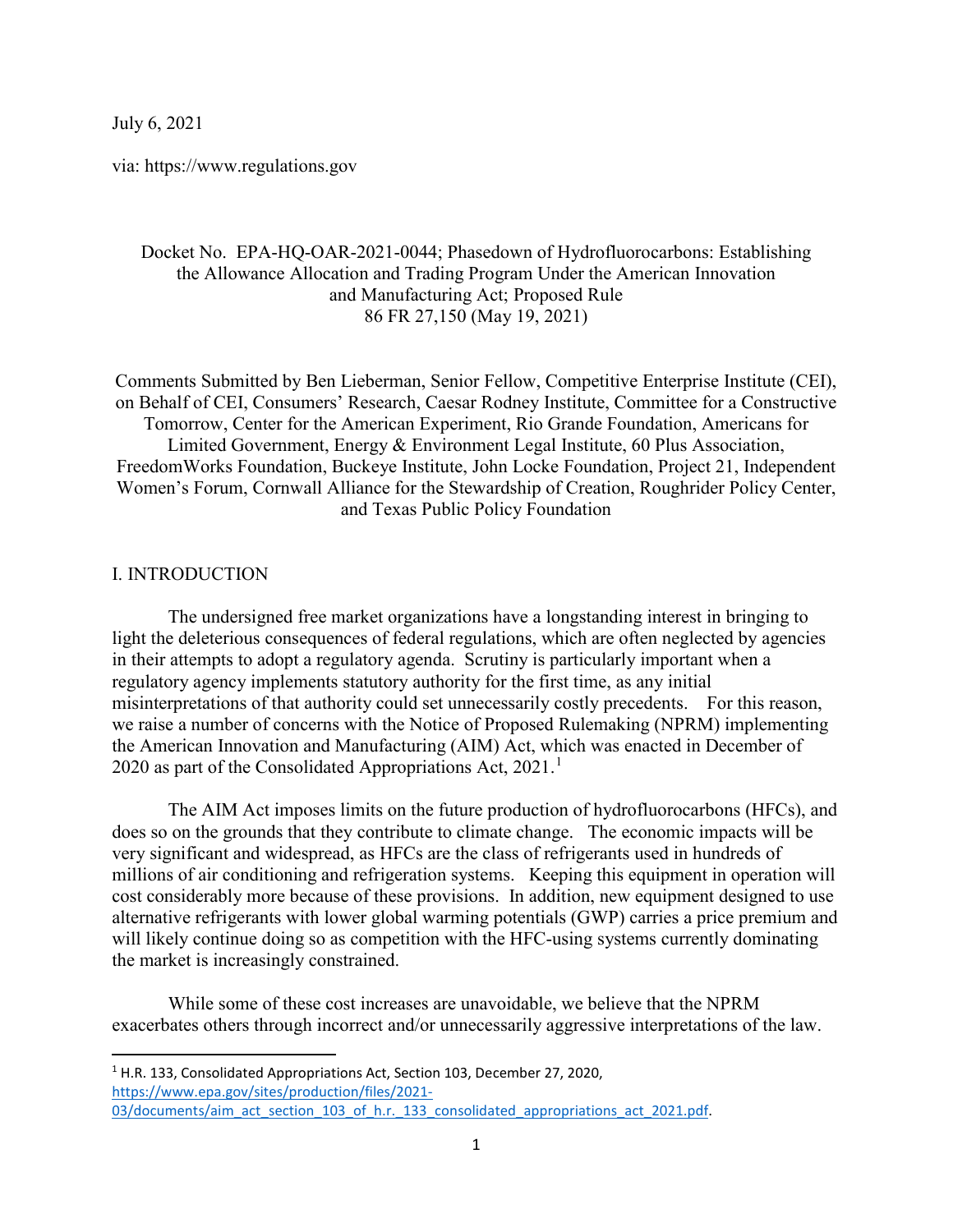Among them is the agency's proposed means of determining the baselines of past HFC production from which the future percentage restrictions are calculated. The chosen method is likely to lead to an undercount and thus more stringent HFC quotas than the statute envisioned.

The NPRM is accompanied by a Regulatory Impact Analysis (RIA) that grossly understates the costs of the rule – and indeed makes the irrational claim that there are no net compliance costs. At the same time, the RIA overstates the climate change-related benefits of the rule. Perhaps most one-sided of all are the environmental justice claims which completely ignore the disproportionate impact of costlier air conditioning on low income households and communities.

Evident throughout the NPRM and RIA is EPA's reliance on claims made by the air conditioning and refrigeration sector – the companies that supported the AIM Act and will benefit by the forced transition to more expensive products. In lobbying for the AIM Act, these companies made a number of outlandishly optimistic claims about minimal to non-existent compliance costs and astronomical environmental benefits, and these claims have now been incorporated into the NPRM.

Absent from the NPRM and RIA is any realistic consideration of the costs to the many consumers and businesses adversely affected by these measures, and especially so for those least able to afford these costs. Nor is there a realistic assessment of the environmental impacts. This comment seeks to remedy at least some of this imbalance so that the agency can make changes to the NPRM before the rule is finalized.

#### II. THE NPRM DEPARTS FROM THE AIM ACT

Section (e)(1) of the AIM Act sets out the baseline production and consumption levels for HFCs, and it is from these levels that the mandated percentage reductions are calculated. The statute specifies that the baseline is set by taking the average HFC annual production and consumption for the years 2011 through 2013, but it is silent on how this figure is to be determined. The NPRM proposes to use the data in the agency's Greenhouse Gas Reporting Program (GHGRP), despite a number of known deficiencies in this database. Any undercount of the baseline would lead to HFC reductions more restrictive than those intended under the AIM Act.

The limitations with the GHGRP result in it capturing considerably less than all of the HFC production and use in any given year. One of these limitations is that the threshold reporting levels of 25,000 tons carbon equivalent would leave out a significant number of smaller entities. The agency, through a Notice of Data Availability (NODA), has attempted to solicit input from entities whose HFC production and consumption escaped inclusion in the GHGRP.<sup>[2](#page-1-0)</sup> Similarly, the NPRM again requests all previously uncounted entities inform the

<span id="page-1-0"></span> $\overline{2}$ <sup>2</sup>Environmental Protection Agency, "Notice of Data Availability Relevant to the United States Hydrofluorocarbon Baselines and Mandatory Allocations," February 11, 2021,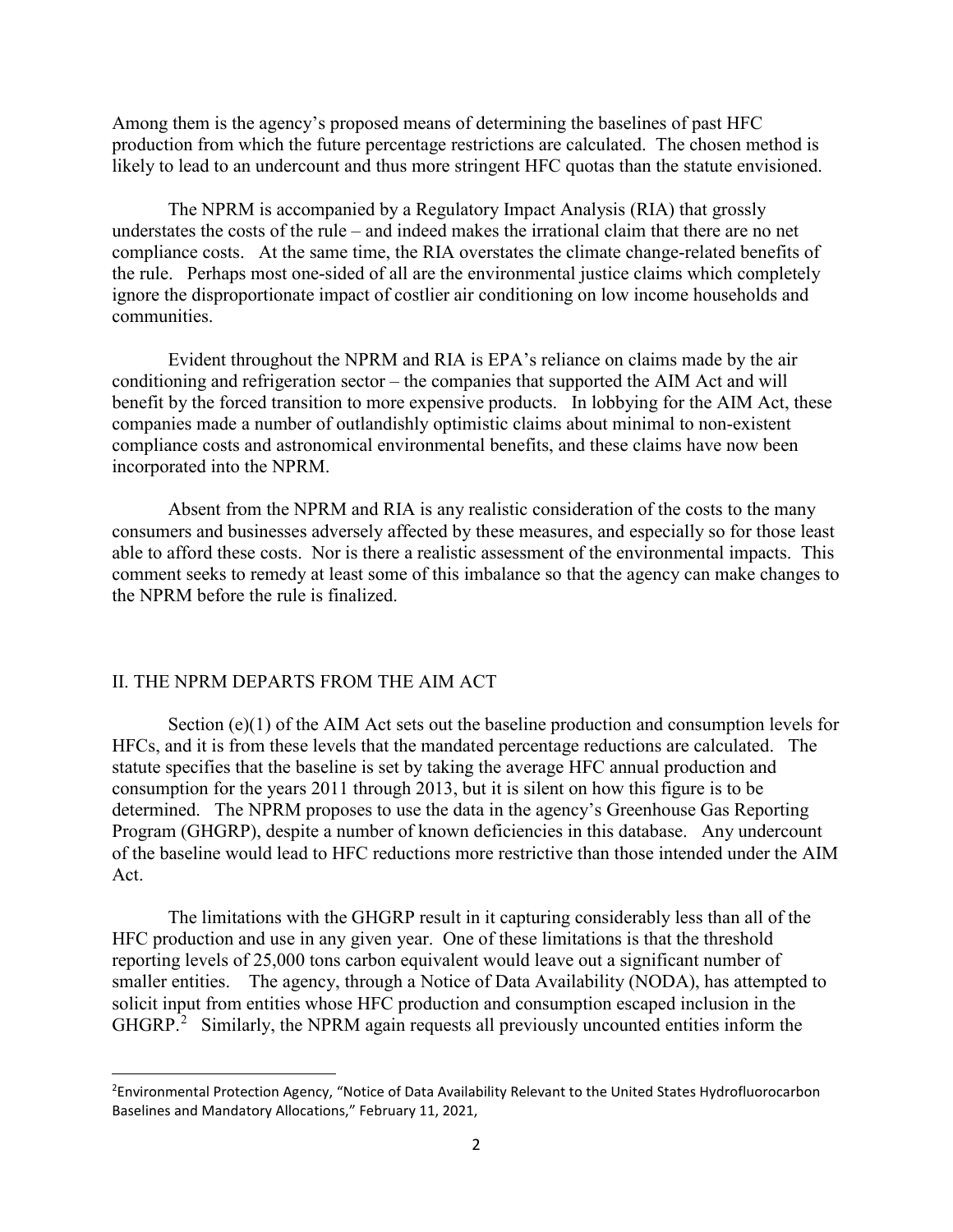agency.<sup>[3](#page-2-0)</sup> Thus, the baseline is essentially the GHGRP plus anyone else who comes forward. There are numerous flaws with this method, especially given that many such entities are not yet even aware of the AIM Act provisions. An undercount of the baseline is quite likely, and possibly a significant one.

Further, the NPRM arbitrarily proposes to exclude from the baseline all refrigerant contained in imports of pre-charged equipment, thus only counting bulk shipments of refrigerant itself. The agency points to no justification for doing so under the AIM Act, instead asserting that this is how it implemented similar provisions that predate the statute. The agency noted that including importers of pre-charged equipment would make the regulated community "many times greater," which strongly suggests that the amounts of refrigerant involved are not trivial. There is nothing in the AIM Act to suggest that ease of implementation can take precedence over accuracy.

The NPRM does not even consider any alternative methods or databases that could lead to more accurate baselines. Rather than try to fix the heavily-flawed GHGRP while arbitrarily ignoring entire categories of HFCs, EPA must at least explore better options for setting the baselines without which a faithful implementation of the AIM Act is not possible.

In addition to a likely undercount of the HFC baseline, the NPRM misinterprets the AIM Act in ways that would further constrain the future supply of HFCs beyond the statutory intent. Specifically, subsection (e)(4) of the statute, entitled "Exceptions; Essential Uses," sets out a process by which certain applications for HFCs are given a 5-year exception from the program's restrictions.<sup>[4](#page-2-1)</sup> The statute sets out six such categories, including military applications, aircraft fire protection, and certain medical devices. The AIM Act also includes a process by which users of HFCs in any other application that can demonstrate hardship in transitioning away from HFCs may petition for a 5-year exception from the agency.

The clear meaning of "exceptions" in the heading as well as the rest of the language in this subsection would lead to the conclusion that HFCs used in these categories are outside the overall HFC cap. However, the NPRM now seeks to subtract the excepted usage from the overall quota for HFCs.

Inclusion of exceptions under the cap would undermine the purpose of these provisions. Since there is no change to the overall cap, it could lead to prohibitively expensive HFCs for such entities. In other words, the excepted users would be "first in line" but since the overall supply is not changed the cost may be too high for these users to bear. It may also be that certain specialty HFCs with very high GWPs that are used for exempted applications may become unavailable at any price if they are counted under the overall allocation. This is so because HFCs are weighted by their GWP, so HFC makers may opt to forego making these high-GWP HFCs in favor of being able to make larger volumes of lower-GWP ones.

[https://www.federalregister.gov/documents/2021/02/11/2021-02774/notice-of-data-availability-relevant-to-the](https://www.federalregister.gov/documents/2021/02/11/2021-02774/notice-of-data-availability-relevant-to-the-united-states-hydrofluorocarbon-baselines-and-mandatory)united-states-hydrofluorocarbon-baselines-and-mandatory.<br><sup>3</sup> 86 FR 27,165.

 $\overline{\phantom{a}}$ 

<span id="page-2-0"></span>

<span id="page-2-1"></span><sup>4</sup> 86 FR 27,171.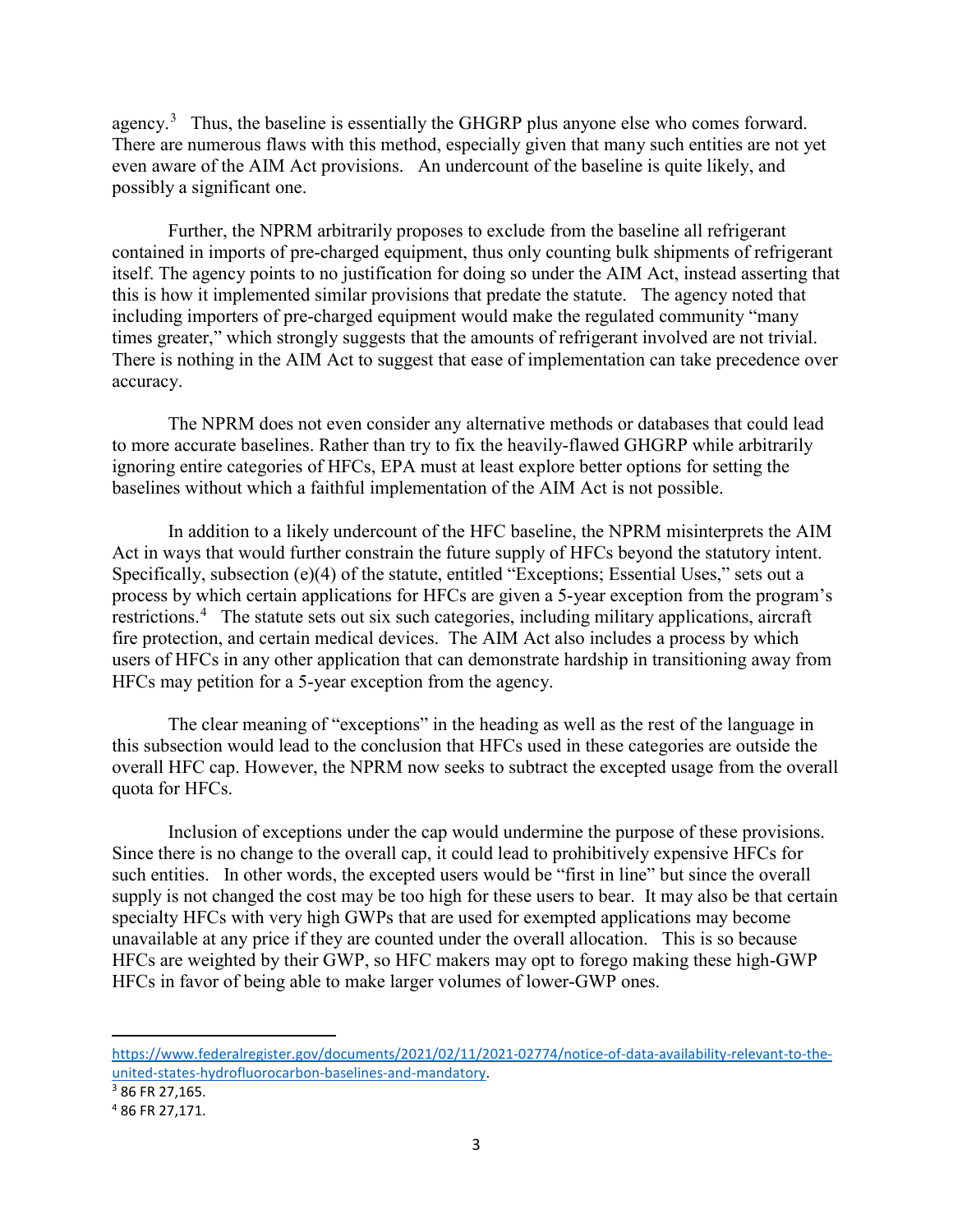Beyond the harm to excepted users, subtracting from the overall cap would add to the hardship on the non-excepted users.

It should also be noted that the treatment of "exceptions for essential uses" for ozone depleting substances (ODS) under the 1990 Amendments to the Clean Air Act were treated as counting outside the overall allocations.<sup>[5](#page-3-0)</sup> The NPRM, which otherwise relies heavily on the experience with phasing out ODSs as precedent, departs from that precedent by counting any exceptions within the overall cap.

# III. THE REGULATORY IMPACT ANALYSIS UNDERSTATES COMPLIANCE COSTS

The NPRM is accompanied by and makes references to a draft Regulatory Impact Analysis (RIA) which projects both the costs and the benefits of the phasedown of HFCs under the AIM Act. As will be discussed in more detail below, the RIA ignores most of the costs associated with the forced shift away from high-GWP refrigerants.

The final RIA will play an important role in EPA's ongoing implementation of the AIM Act. For example, section (f) allows for public petitions to accelerate the initial phasedown schedule for HFCs, and section (e)(4) allows regulated entities to apply for additional essential use exceptions. EPA's disposition of these matters will be based in part on the costs and benefits associated with the program, so it is vital that the final RIA be accurate.

# A. Inadequate Analysis Of Costs Imposed On Existing HFC-Using Equipment

Any rational analysis of the AIM Act's costs would begin with an inventory of existing HFC-dependent air conditioning and refrigeration equipment that will be impacted by its provisions. The number of such systems is staggering, stretching well into the hundreds of millions. It includes the majority of residential and vehicle air conditioners as well as most airconditioned commercial properties. It also encompasses much of the refrigeration systems used in more than a million businesses both large and small, from the food storage equipment in restaurant kitchens to the industrial process refrigeration systems relied upon by many manufacturers. It also includes the majority of air conditioning and refrigeration equipment in schools, hospitals, houses of worship, and other institutions.

 Most categories of air conditioning and refrigeration equipment have expected lifetimes of 15 years or more, thus the majority of existing systems will still be in use when the first restrictions on HFC production take effect on January 1, 2022.<sup>[6](#page-3-1)</sup> Refrigerant leaks are a common occurrence (especially as systems age) and necessitate replacing the lost refrigerant. With few exceptions, equipment makers strongly recommend using only the refrigerant the equipment was

<span id="page-3-0"></span> <sup>5</sup> 42 U.S.C. section 604(d), [https://www.govinfo.gov/content/pkg/USCODE-2013-title42/html/USCODE-2013](https://www.govinfo.gov/content/pkg/USCODE-2013-title42/html/USCODE-2013-title42-chap85-subchapVI-sec7671c.htm) [title42-chap85-subchapVI-sec7671c.htm](https://www.govinfo.gov/content/pkg/USCODE-2013-title42/html/USCODE-2013-title42-chap85-subchapVI-sec7671c.htm)

<span id="page-3-1"></span><sup>&</sup>lt;sup>6</sup> See Department of Energy, Office of Energy Efficiency and Renewable Energy, "Central Air Conditioning," [https://www.energy.gov/energysaver/central-air-conditioning.](https://www.energy.gov/energysaver/central-air-conditioning)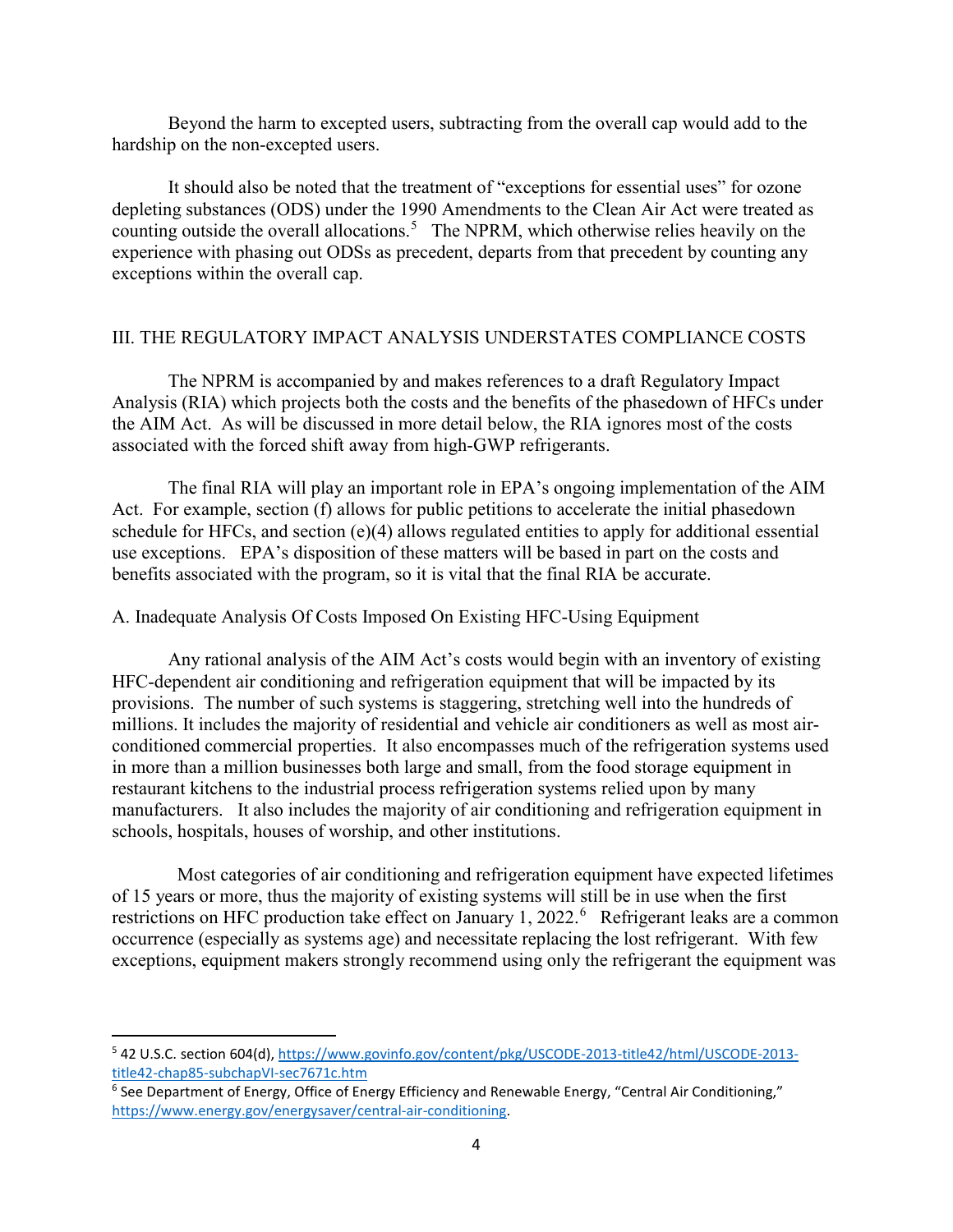originally designed for<sup>[7](#page-4-0)</sup>, which in the majority of cases will be the high-GWP HFCs that are the target of the AIM Act.

It is a near certainty that the costs of HFCs needed to maintain these systems will rise as supplies are constrained, as happened with chlorofluorocarbons (CFCs) and hydrofluorocarbons (HCFCs) when these refrigerants were subject to production limits pursuant to the 1990 Amendments to the Clean Air Act. $8$  The only real question is how high they will go. In addition to increased refrigerant costs, section (h) of the AIM Act authorizes EPA to promulgate regulations regarding the handling of HFCs during the servicing process in order to minimize releases of these refrigerants. As happened with CFCs and HCFCs, such measures could add further to costs by mandating additional time-consuming steps in the repair process. Other proposed measures, such as those requiring refillable refrigerant containers, may also have an impact on costs. And the proliferation of refrigerants both old and new necessitates redundant sets of service equipment and further complicates the repair process.

There is scant discussion in the RIA of the cost impacts on existing HFC-using equipment. There is no mention of the amount of HFC-dependent equipment affected, the likely future price trends for replacement HFCs as the progressively tighter quotas take effect, nor the impact of the AIM Act on average repair costs for homeowners, vehicle owners, business owners, and others. For this reason, the RIA is wholly insufficient.

### B. Inadequate Analysis Of Costs For New Equipment

In addition to higher costs to maintain existing equipment, the AIM Act also threatens higher prices for new equipment designed to use one of the low-GWP replacement refrigerants. Rather than acknowledge these cost increases, the RIA makes the far-fetched assertion that the new equipment using AIM Act-favored refrigerants will actually save its owners money on net.

It does so by assuming a number of cost-saving attributes of this new equipment, including improved energy efficiency and lower refrigerant leakage rates, and claims such savings would quickly offset any increase in initial costs. For example, the RIA informs us that supermarket owners would save \$13,400 annually as soon as they replace their existing HFCusing systems for next generation, low-GWP technologies. For certain large cold storage facilities, the estimated benefits of doing so are \$50,200 annually. The RIA asserts without evidence that equipment owners are ignorant of the potential savings from abandoning HFCs and would not make the change on their own.

It is doubtful that the claimed benefits are real. For example, there is a documented tendency for the theoretical energy efficiency improvements used to justify government

<span id="page-4-0"></span> $<sup>7</sup>$  See Environmental Protection Agency, "Homeowners and Consumers: Frequently Asked Questions,"</sup> [https://www.epa.gov/ods-phaseout/homeowners-and-consumers-frequently-asked-questions.](https://www.epa.gov/ods-phaseout/homeowners-and-consumers-frequently-asked-questions)<br><sup>8</sup> See Ben Lieberman, "Doomsday Déjà Vu: Ozone Depletion's Lessons For Global Warming," Competitive

<span id="page-4-1"></span>Enterprise Institute, October 1998, [http://cei.org/sites/default/files/Ben%20Lieberman%20-](http://cei.org/sites/default/files/Ben%20Lieberman%20-%20Doomsday%20D%C3%A9j%C3%A0%20vu%20Ozone%20Depletion) [%20Doomsday%20D%C3%A9j%C3%A0%20vu%20Ozone%20Depletion's%20Lessons%20for%20Global%20Warming](http://cei.org/sites/default/files/Ben%20Lieberman%20-%20Doomsday%20D%C3%A9j%C3%A0%20vu%20Ozone%20Depletion) [.pdf.](http://cei.org/sites/default/files/Ben%20Lieberman%20-%20Doomsday%20D%C3%A9j%C3%A0%20vu%20Ozone%20Depletion)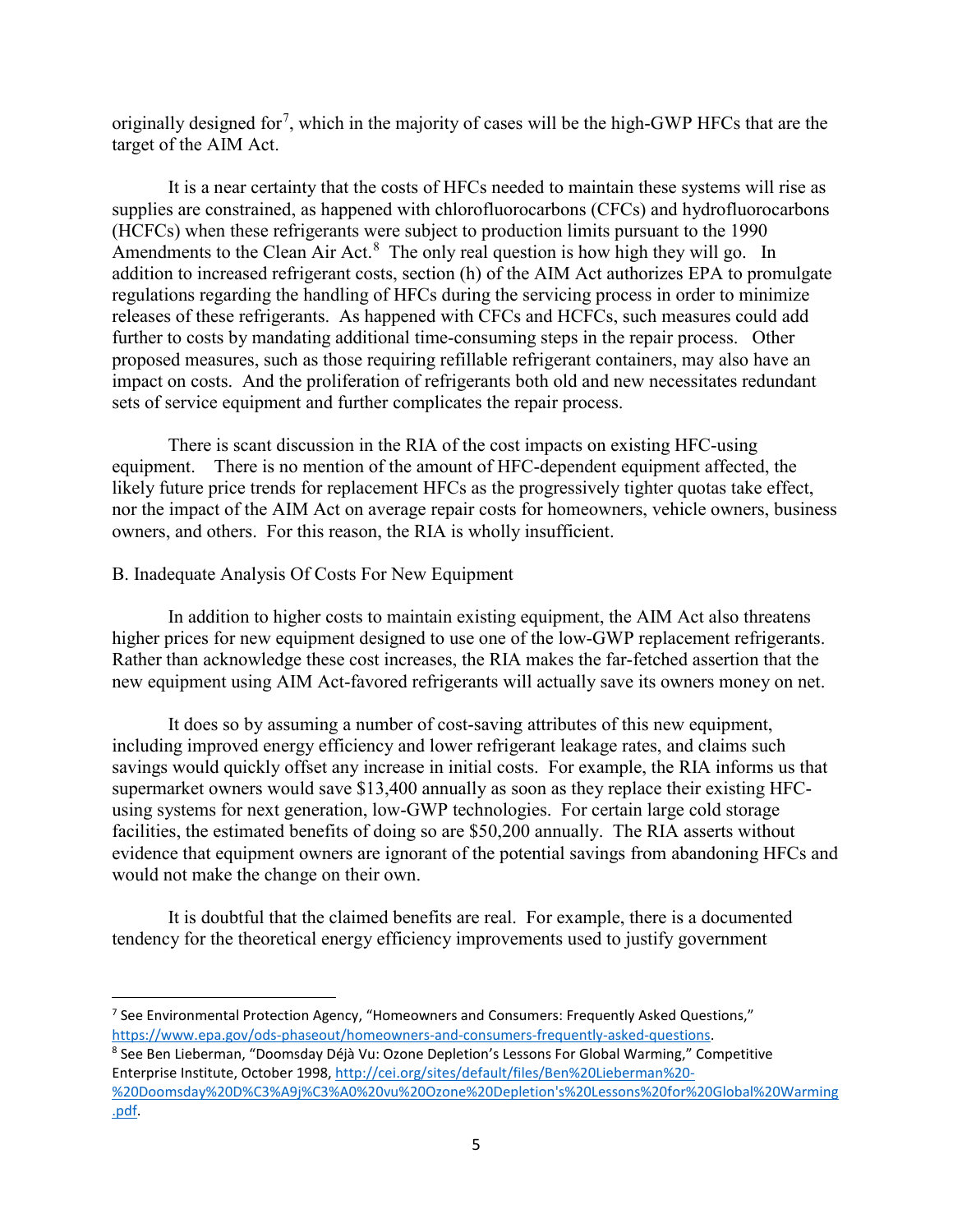interventions to fall short in practice.<sup>[9](#page-5-0)</sup> But even if the savings do materialize, they cannot logically be attributed to the AIM Act since any genuinely superior alternatives to HFCs would catch on anyway.

In reality, there are reasons why the alternative refrigerants lauded in the RIA were nobody's first choice. In the words of a study conducted for the Clean Energy Manufacturing Analysis Center, "[e]xisting 'alternative' refrigerants have limitations (e.g., toxicity, flammability, efficiency) that have restricted their use until now."<sup>[10](#page-5-1)</sup> Particularly problematic is the use of flammable refrigerants which add costs throughout the supply chain.<sup>11</sup> The RIA speculates, without support, that these longstanding disadvantages will be easily overcome (and with minimal costs) once the AIM Act is implemented.

The RIA references a study, conducted for two of the trade associations that supported the AIM Act and Kigali Amendment, that also predicts net savings for new equipment owners.<sup>12</sup> As with the RIA, this study assumes, without logical explanation, that the cost-savings are dependent on government restrictions on HFCs and would not happen without them.

In perhaps the clearest example of EPA's flawed thinking, the RIA states that "when designing a new model of equipment to use an HFC alternative, companies have the opportunity to redesign other components of the equipment to achieve greater energy efficiency…." However, companies would have that opportunity even in the absence of the AIM Act, and indeed competitive forces would necessitate such improvements regardless of the law. Indeed, the air conditioning and refrigeration sector has a long track record of energy efficiency improvements of about 1 percent per year unrelated to the refrigerant chosen.<sup>[13](#page-5-4)</sup>

In truth, the only thing the AIM Act does is restrict the range of refrigerant choices by limiting the supply of HFCs, and doing so can only be bad news for the cost of buying and operating new equipment. Any future efficiency gains or other system improvements would most likely occur in spite of the AIM Act than because of it. For this reason, the RIA's claims of net cost savings are as implausible as they are unsupported.

### C. Early Cost Data Already Disproving The RIA

Reality is already beginning to intrude on EPA's claim of a painless transition. For example, several AIM Act-favored substitute refrigerants are under patent protection by two

<span id="page-5-0"></span> <sup>9</sup> *See* Hunt Allcott, Michael Greenstone, "Is There An Efficiency Gap?" Journal of Economic Perspectives, Winter 2012, [https://pubs.aeaweb.org/doi/pdfplus/10.1257/jep.26.1.3;](https://pubs.aeaweb.org/doi/pdfplus/10.1257/jep.26.1.3) Arik Levinson, "How Much Energy Do Building Codes Really Save? Evidence from California," American Economic Review, October 2016, [https://pubs.aeaweb.org/doi/pdfplus/10.1257/aer.20150102.](https://pubs.aeaweb.org/doi/pdfplus/10.1257/aer.20150102)

<span id="page-5-1"></span><sup>&</sup>lt;sup>10</sup> Chuck Booten et al., "Refrigerants: Market Trends and Supply Chain Assessment," Clean Energy Manufacturing Analysis Center, February 2020, p. 41, https://www.nrel.gov/docs/fy20osti/70207.pdf.<br><sup>11</sup> Ibid. at 42.

<span id="page-5-3"></span><span id="page-5-2"></span><sup>&</sup>lt;sup>12</sup> JMS Consulting and Inforum, "Consumer Cost Impacts of U.S. Ratification of the Kigali Amendment," November 9, 2018, at [https://www.ahrinet.org/App\\_Content/ahri/files/RESOURCES/Consumer\\_Costs\\_Inforum.pdf.](https://www.ahrinet.org/App_Content/ahri/files/RESOURCES/Consumer_Costs_Inforum.pdf) 13 ICF International, "Changes In HCFC Consumption And Emissions From The U.S. Proposed Adjustments For

<span id="page-5-4"></span>Accelerating The HCFC Phaseout," August 2007, [https://ozone.unep.org/Meeting\\_Documents/mop/19mop/USA-](https://ozone.unep.org/Meeting_Documents/mop/19mop/USA-HCFC-Accerelated-phase-proposal.pdf)[HCFC-Accerelated-phase-proposal.pdf.](https://ozone.unep.org/Meeting_Documents/mop/19mop/USA-HCFC-Accerelated-phase-proposal.pdf)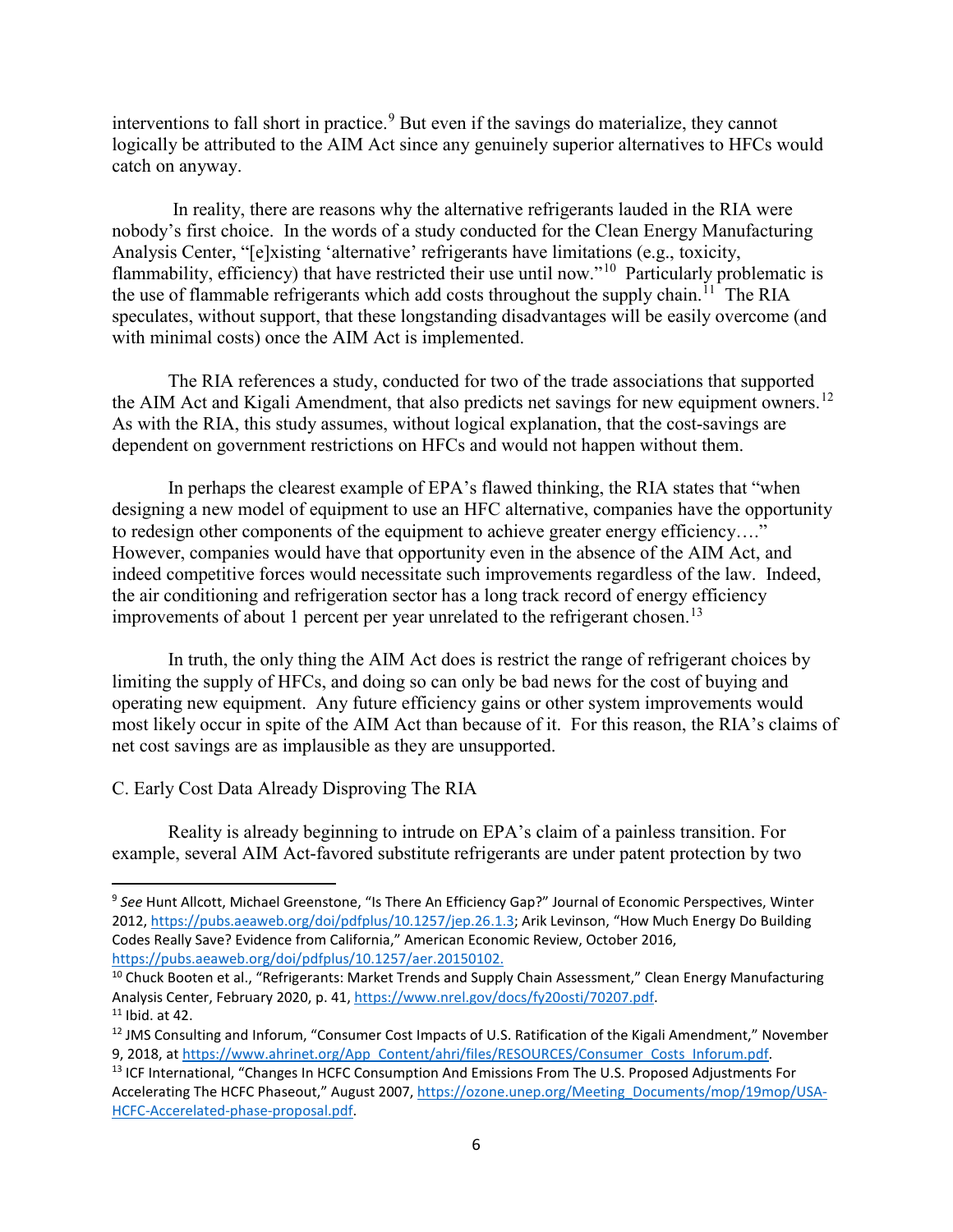companies, Honeywell and Chemours, and they already cost considerably more than the HFCs they would replace. Most notably, HFO-1234yf currently sells online for at least 5 times the cost of HFC-134a, which it was designed to replace in new vehicle air conditioners.<sup>14</sup> There is no acknowledgement of refrigerant cost increases of this magnitude in the RIA. And that price differential doesn't tell the full story on costs, since HFC-134a and other HFCs have also risen in price since the AIM Act became law, quite possibly in anticipation of the restrictions to come.

The RIA is devoid of this or any other real-world price data, though it is readily available. It is also worth noting that the CFCs and HCFCs subject to similar restrictions beginning in the 1990s still sell for prices well above pre-regulation levels, which attests to the staying power of the elevated costs  $15$ 

# IV. THE REGULATORY IMPACT ANALYSIS OVERSTATES THE CLIMATE BENEFITS

The RIA also estimates the climate benefits of the AIM Act, which are determined by the projected reductions in future HFC emissions multiplied by the estimated social cost of HFCs (SC-HFC). We have concerns with both.

The RIA's projected business-as-usual increases in HFC use and emissions, and therefore the reductions estimated to result from the AIM Act, do not fully account for the extent to which low-GWP alternative refrigerants would catch on anyway. This is particularly so over longer timespans and for those applications where the refrigerant transition is relatively less costly and technologically challenging. Several state-level HFC restrictions have played a role, as have EPA restrictions enacted in 2015 and 2016 which were subsequently overturned in court but lasted long enough to spark some manufacturers to move towards alternative refrigerants.<sup>16</sup> Another contributor has been the expectation (not yet realized) that the U.S. would ratify the Kigali Amendment and thus be committed to an international HFC allowance allocation and trading scheme.<sup>17</sup> Overall, the use of a more realistic business-as-usual scenario in the RIA would likely result in a less dramatic reduction in HFC emissions attributable to the AIM Act.

Regarding SC-HFC, the RIA states that the estimates were developed using methodologies consistent with those underlying the interim social cost of carbon dioxide and other greenhouse gases (SC-GHG) published in February 2021 and currently subject to review by the Interagency Working Group (IWG).<sup>[18](#page-6-4)</sup> As such, we believe it suffers from several of the

<span id="page-6-0"></span><sup>&</sup>lt;sup>14</sup> See Refrigerant Depot, at [https://www.refrigerantdepot.com/.](https://www.refrigerantdepot.com/)<br><sup>15</sup> Ibid.

<span id="page-6-1"></span>

<span id="page-6-2"></span><sup>&</sup>lt;sup>16</sup> Kate C. Shouse, "Hydrofluorocarbons (HFCs): EPA and State Actions," Congressional Research Service, May 7,<br>2020, https://fas.org/sgp/crs/misc/IF11541.pdf.

<span id="page-6-3"></span><sup>&</sup>lt;sup>17</sup> It should be noted that, while the AIM Act authorizes trade in HFC allowances with foreign nations, and section VII of the NPRM seeks to implement these measures, the Kigali Amendment has not yet been ratified. Nonratification limits the extent of international cooperation measures that can be undertaken at this time.<br><sup>18</sup> Interagency Working Group on Social Cost of Greenhouse Gases, United States Government (hereafter IWG),

<span id="page-6-4"></span>Technical Support Document: Social Cost of Carbon, Methane, and Nitrous Oxide Interim Estimates under Executive Order 13990, February 2021, https://www.whitehouse.gov/wp-

content/uploads/2021/02/TechnicalSupportDocument\_SocialCostofCarbonMethaneNitrousOxide.pdf (hereafter TSD 2021).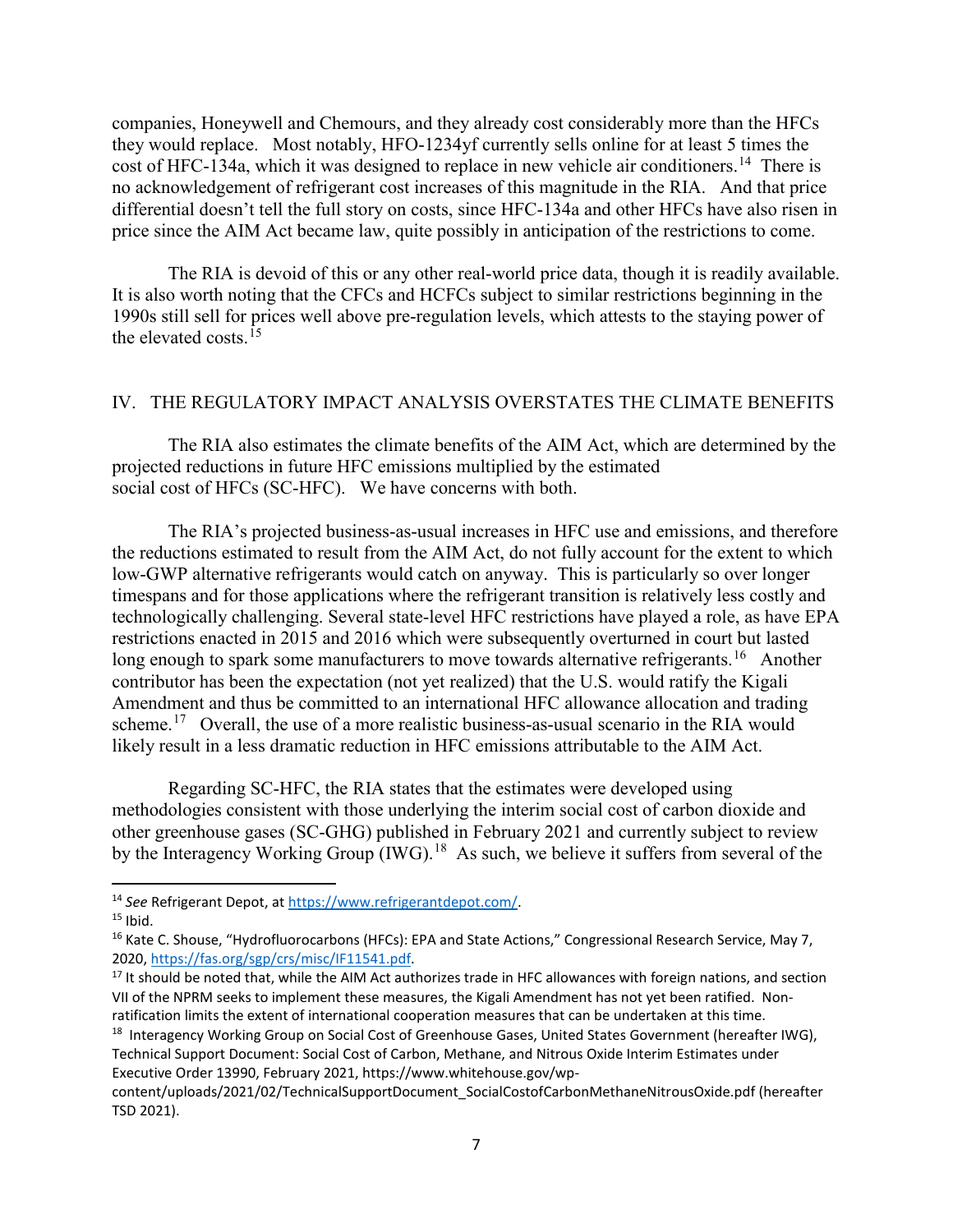same methodological flaws. This includes the use of inflated climate sensitivity estimates based on models that have consistently overstated observed warming for the past 40 years. We incorporate by reference a comment on SC-GHG submitted by several of the same organizations that are signatories here.<sup>[19](#page-7-0)</sup>

The social costs of all greenhouse gases, including HFCs, can be manipulated into virtually any value based upon the Integrated Assessment Model (IAM) employed, assumptions about discount rates, and equilibrium climate sensitivities (ECSs) in the underlying climate modules.

While we draw attention to those extensive comments and will not simply repeat them here, we would like to take a somewhat different approach given the large and varying SC-HFC results that accrue from—among other things—a large range of ECS values.

This is a major flaw in the RIA. Simply put, it does not follow best scientific practices that are universally accepted in the realm of atmospheric forecasting. Further, we will show that following those practices reduces the prospective HFC warming through 2050 (without mitigation) to a nugatory-to-small value.

If a modeler intends to make climate change look economically catastrophic and make greenhouse gas regulations (including eliminating HFCs) appear essential, the modeler can run the IAMs with below-market discount rates. It has now become fashionable to assume values of 2% or even less. If sustained, these are likely politically inviable and would result in massive election-to-election policy shifts.

Perhaps most important is the problem with model selection. Many original SC-GHG calculations use a frequency distribution of ECS values calculated from Roe and Baker (2007), a highly outdated reference with a "fat" tail that is increasingly inconsistent with observations.<sup>[20](#page-7-1)</sup> Others use statistics derived from the Fifth Coupled Model Intercomparison Project (CMIP-5), a suite of models associated with the most recent (2014) comprehensive scientific assessment of the UN's Intergovernmental Panel on Climate Change (IPCC). It is likely that SC-HFC calculations will ultimately rely upon the CMIP-6 version which is now almost completely populated with revised or new models.

Use of either outdated Roe and Baker (2007) ECS probabilities or the suite of CMIP-5 models in aggregate violates scientific best practice for atmospheric prognostics.

Christy (2017) documented the remarkable disparity between the community of CMIP-5 models and tropical tropospheric temperatures.<sup>[21](#page-7-2)</sup> These are especially critical in SC-GHG

<span id="page-7-0"></span><sup>&</sup>lt;sup>19</sup> Comment on "Technical Support Document: Social Cost of Carbon, Methane, and Nitrous Oxide, Interim Estimates under Executive Order 13990," June 21, 2021, [https://cei.org/wp-content/uploads/2021/06/Comments-](https://cei.org/wp-content/uploads/2021/06/Comments-OMB-Technical-Support-Document-Social-Cost-of-Carbon.pdf)[OMB-Technical-Support-Document-Social-Cost-of-Carbon.pdf.](https://cei.org/wp-content/uploads/2021/06/Comments-OMB-Technical-Support-Document-Social-Cost-of-Carbon.pdf) 20 Gerard H. Roe et al., "Why is Climate Sensitivity So Unpredictable?" Science, Oct. 26, 2007,

<span id="page-7-1"></span>[https://science.sciencemag.org/content/318/5850/629.](https://science.sciencemag.org/content/318/5850/629)<br><sup>21</sup> Christy, J.R.: 2017, [in "State of the Climate in 2016"], Bull. Amer. Meteor. Soc. 98, (8), S16-S17,

<span id="page-7-2"></span>[https://journals.ametsoc.org/view/journals/bams/98/8/2017bamsstateoftheclimate.1.xml.](https://journals.ametsoc.org/view/journals/bams/98/8/2017bamsstateoftheclimate.1.xml)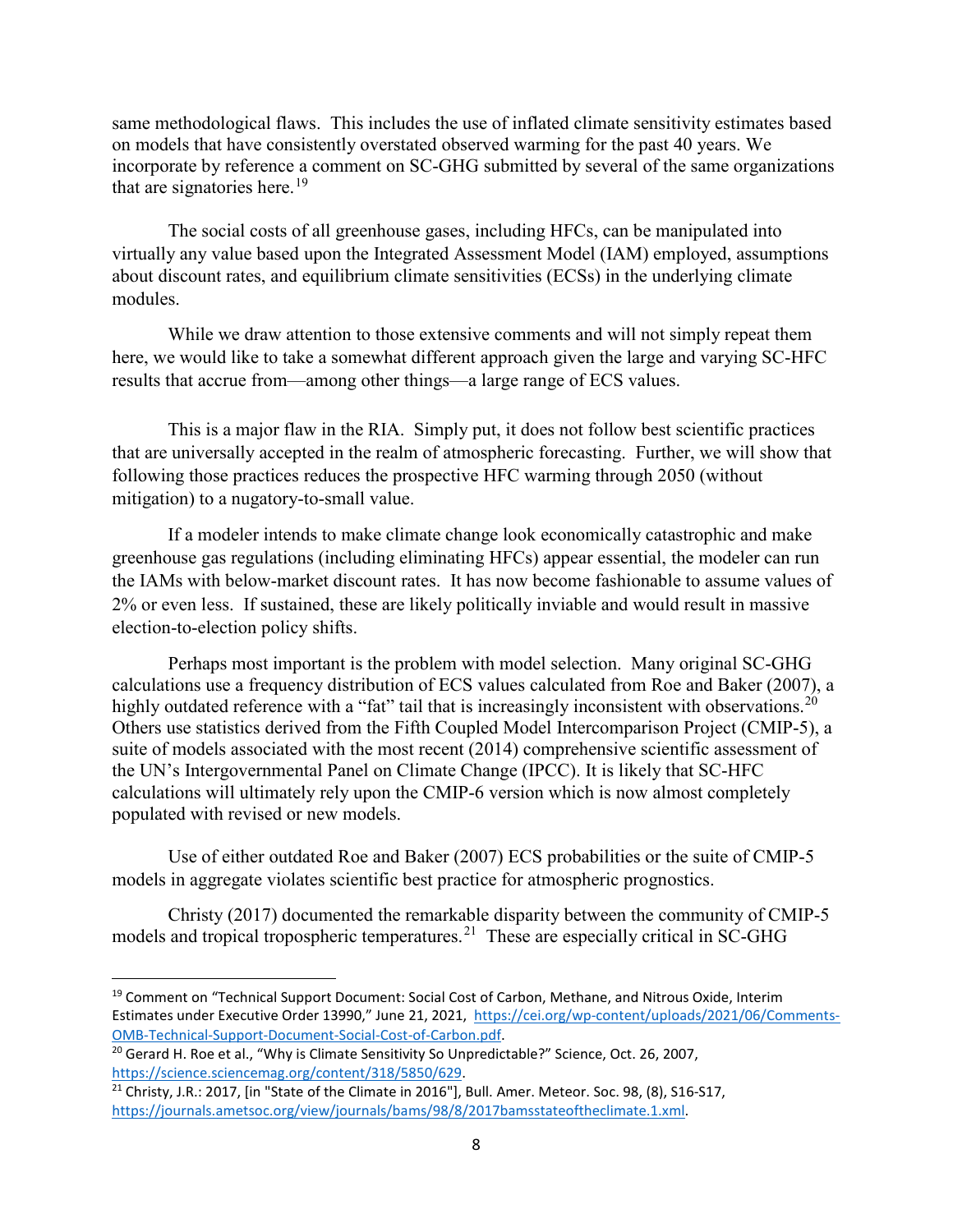calculations because the vertical tropical temperature distribution determines in large part the amount of moisture flux into the free atmosphere.

Forecasters do *not* routinely take all the available forecast models and average them up to determine the forecast. Instead, they tend to rely more upon model(s) that historically perform best given the synoptic situation.

Only one model, the Russian Institute for Numerical Mathematics model (INM-CM4) correctly simulates the tropical troposphere. It also has the lowest ECS of all, 2.05°C versus the ensemble average of  $3.2^{\circ}$ C. The  $21^{\text{st}}$ -century warming predicted by INM-CM4 is very close to the goal of the Paris Accord without expensive policies like the now-fashionable (and impossible) global "net zero" emissions by 2050.

Should the final RIA move to reliance on the CMIP-6 suite, a similar result will accrue.

Again, the overall family of models is overpredicting tropical warming at altitude. Of the two models that work, the Russian INM-CM4.8 has even less warming than its predecessor, with an ECS of 1.8°C, compared to the CMIP-6 community value of around 4.0°C.

According to Hausfather and Peters (2020), the likely emissions pathways are RCP 4.5 and  $6.0<sup>22</sup>$  $6.0<sup>22</sup>$  $6.0<sup>22</sup>$  Appendix II of the Fifth (2014) IPCC Assessment indicates a prospective warming for that first half of the  $21<sup>st</sup>$  century of around  $1.2<sup>°</sup>$  C based on the CMIP-5 ensemble. Scaling it down with INM-CM4 (the best practice), drops this value to approximately 0.7° C.

IPCC AR5 radiative forcing value changes from 2020 to 2050 from HFCs are very small compared to the total anthropogenic RF, approximately 2.5% of the total for RCP 4.5 and 1.2% for RCP 6.0 (the total forcing change in this period is higher for RCP 4.5 than it is for 6.0). Multiplying all of this through yields a 2020 to 2050 HFC warming on the order of 2% of the CMIP-5 mean, or 0.01 to 0.02<sup>o</sup>C for INM-CM4 and the CMIP-5 ensemble, respectively.

Much higher RF values for HFCs through 2050, about 0.22-0.25  $w/m^2$ , are given in Velders et al., (2015).<sup>[23](#page-8-1)</sup> Using these forcings while scaling to INM-CM4 gives a warming to 2050 of 0.13⁰C. Given this as the upper limit, and the AR5 forcings as the lower, the warming expected through 2050 from HFCs is, conservatively speaking, on the order of a tenth of a degree or less, with a mean value of around  $0.06$ °C.

In contrast, Tables A-1 through A-9 in the RIA show very large SC-HFC values that are rhetorically striking. But when using working climate models and the relatively small forcing from HFCs compared to the total, the actual warming is nugatory.

<span id="page-8-0"></span> $22$ Zeke Hausfather et al., "The 'Business as Usual' Story is Misleading," Nature, January 29, 2020, [https://www.nature.com/articles/d41586-020-00177-3.](https://www.nature.com/articles/d41586-020-00177-3)

<span id="page-8-1"></span><sup>&</sup>lt;sup>23</sup> Guus Velders, et al., "Future Atmospheric Abundances and Climate Forcings From Scenarios of Global and Regional Hydrofluorocarbon (HFC) Emissions," Atmospheric Environment, December 2015, [https://www.sciencedirect.com/science/article/pii/S135223101530488X.](https://www.sciencedirect.com/science/article/pii/S135223101530488X)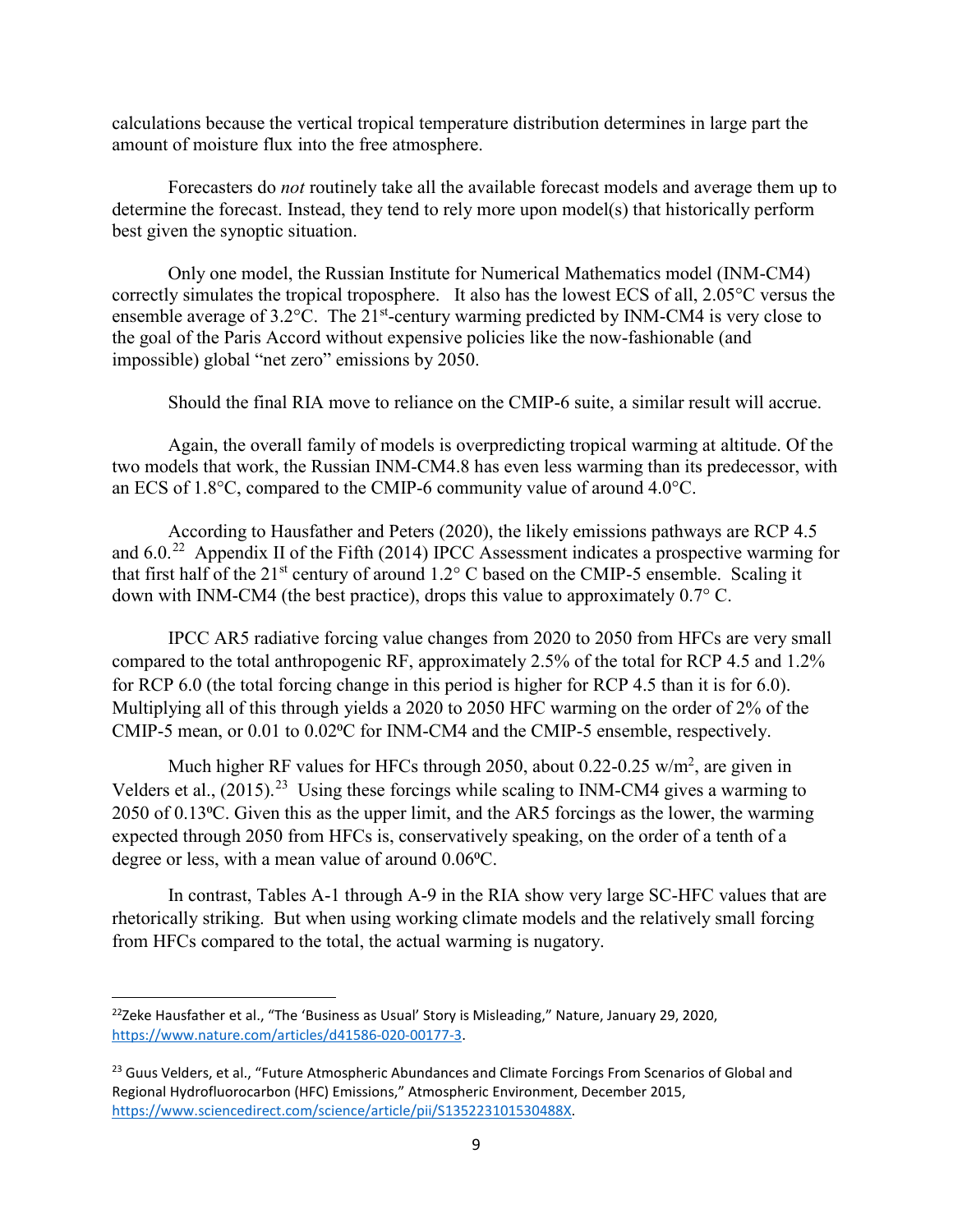In addition, the potential adverse impact of the AIM Act on energy efficiency, discussed previously, is also relevant to SC-HFC. Studies estimate that nearly 75 percent of the greenhouse gas contribution from air conditioning and refrigeration equipment is associated with the indirect CO2 from the electricity needed to run these systems.<sup>24</sup> The rest comes from the relatively small amount of HFCs leaking from such systems – the reason being that although HFCs have a much higher GWP than CO2 on a per molecule basis, the sheer number of CO2 molecules released is many orders of magnitude larger.

Thus, realistic assessments of the impact of the AIM Act on energy efficiency should be a part of the SC-HFC calculations. Despite the RIA's assumptions to the contrary, it is likely that the restrictions on refrigerant choice imposed by the AIM Act will create a relative energy penalty and thus more CO2 emissions. It is worth remembering that high energy efficiency is one of the reasons HFCs came to dominate so many air conditioning and refrigeration applications. Thus, restricting this option is likely to undercut future efficiency levels. Similarly, HFCs are the preferred foam blowing agent used to make many types of insulation, but they will have to be replaced by substitutes that may lead to less effective insulation and thus higher greenhouse gas emissions.

For these reasons, we believe that an SC-HFC estimate must consider the very real possibility that the AIM Act's restrictions on the range of available refrigerants and foamblowing agents will compromise energy efficiency (relative to a base case without such choice restrictions) and that these indirect emissions increases would undercut any direct ghg emissions reductions associated with the switch to lower-GWP refrigerants.

The RIA also errs by including only the calculated global benefits with no breakout of the U.S. benefits. As the costs of the AIM Act will be visited only on Americans, the American people should also be informed of the benefits to them.

# V. THE ENVIRONMENTAL JUSTICE ANALYSIS ASSERTS DISPROPORTIONATE BENEFITS BUT IGNORES DISPROPORTIONATE COSTS

After speculating as to the future climate change impacts avoided by the AIM Act, the RIA section on environmental justice speculates further that certain communities are disproportionately vulnerable to such impacts and thus would disproportionately benefit from the HFC restrictions in the statute. Yet, the RIA completely ignores the most direct impacts of the AIM Act on vulnerable communities – that from the higher cost of air conditioning.

The health and welfare benefits attributed to air conditioning, though substantial, get no mention in the RIA. One study estimates that widespread market penetration of air conditioning

<span id="page-9-0"></span><sup>&</sup>lt;sup>24</sup> U.S. Department of Energy, "The Future of Air Conditioning for Buildings," July 2016, [https://www.energy.gov/sites/prod/files/2016/07/f33/The%20Future%20of%20AC%20Report%20-](https://www.energy.gov/sites/prod/files/2016/07/f33/The%20Future%20of%20AC%20Report%20-%20Full%20Report_0.pdf) [%20Full%20Report\\_0.pdf](https://www.energy.gov/sites/prod/files/2016/07/f33/The%20Future%20of%20AC%20Report%20-%20Full%20Report_0.pdf)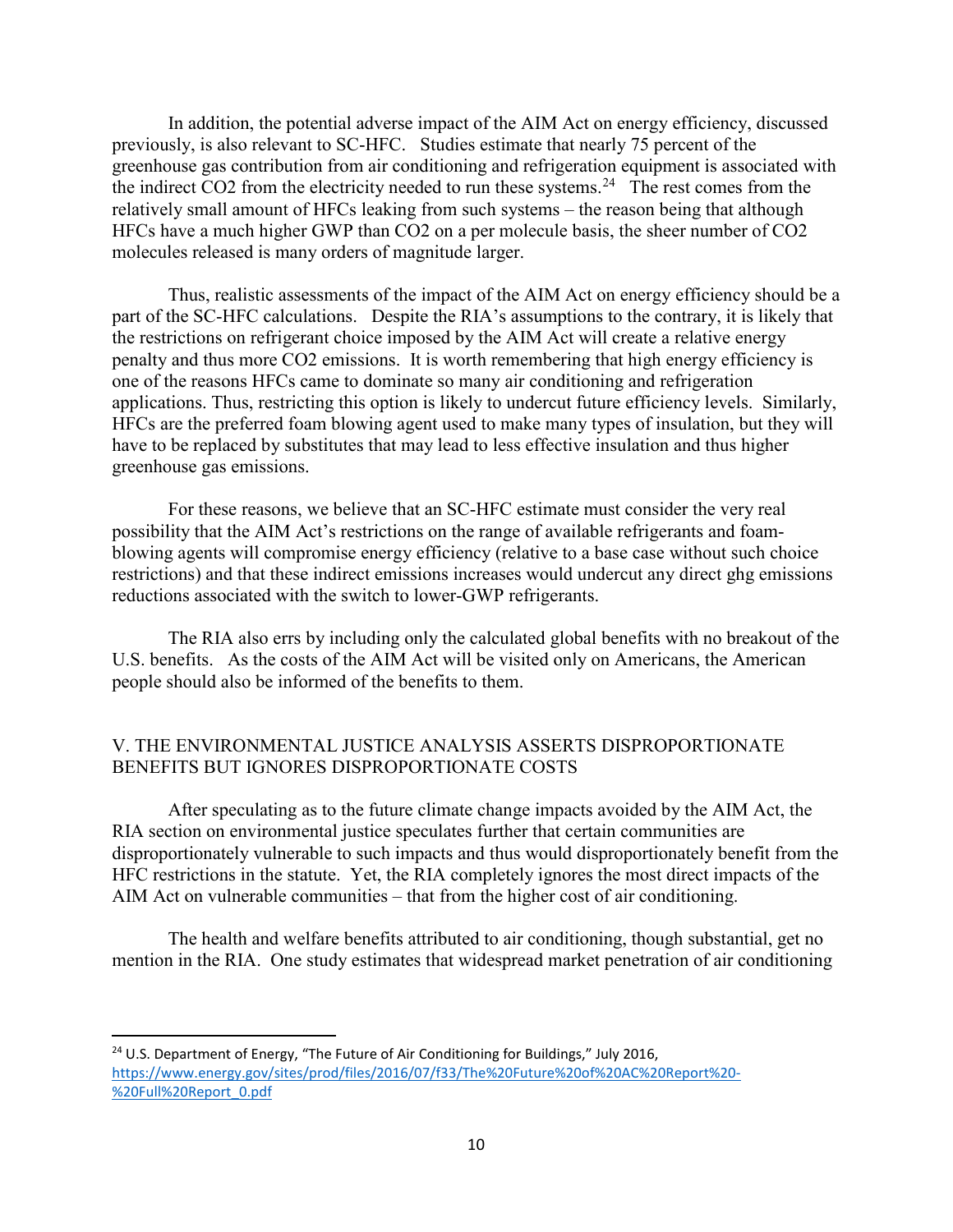in the U.S. has prevented up to 18,000 deaths annually.<sup>25</sup> Beyond mortality reductions, air conditioning also improves the quality of life, including learning ability and labor productivity.<sup>[26](#page-10-1)</sup>

Of course, these benefits accrue only to those who can afford air conditioning. Not surprisingly, data from the Energy Information Administration's Residential Energy Consumption Survey finds that low-income households are less likely to have air conditioning.<sup>[27](#page-10-2)</sup> Heat-related mortality and morbidity is highest among those with low-incomes, especially low-income seniors, and lack of access to air conditioning has been identified as a major cause.<sup>[28](#page-10-3)</sup>

HFCs currently dominate the residential air conditioning market and do so because equipment using them provides the best combination of affordability and quality. As discussed previously, the AIM Act's constraints on future HFC supplies will undoubtedly raise the cost of fixing a broken air conditioner. They will also raise the price of new equipment by limiting the availability of HFCs in favor of more expensive alternative systems. However, the RIA doesn't discuss even the possibility of cost increases and their potential for disparate impacts.

Any discussion of the disproportionate impacts of regulatory actions should include both the costs as well as the benefits.<sup>29</sup> Here, EPA purports to consider the implications on "minority" populations and low-income populations in the United States," but completely ignores costs. This is perhaps the most egregious deficiency in the RIA.

### VI. CONCLUSION: THE NPRM IS INADEQUATE AND MUST BE RE-PROPOSED BEFORE FINALIZATION

The NPRM sets out an implementation scheme for the AIM Act that goes well beyond the statute's provisions. Most notably, its formula for determining the baselines for HFC production and consumption will lead to an undercount that is at odds with statutory intent. Furthermore, the NPRM relies on an RIA that ignores costs and overstates the environmental benefits.

Given the potential adverse impacts on consumers and businesses, we urge that a supplemental NPRM and RIA be issued that remedies these flaws before any rule is finalized.

<span id="page-10-0"></span><sup>&</sup>lt;sup>25</sup> Alan Barreca et al., "Adapting to Climate Change: The Remarkable Decline in the U.S. Temperature-Mortality Relationship over the 20th Century," Journal of Political Economy, January 2016, [https://epic.uchicago.edu/wp](https://epic.uchicago.edu/wp-content/uploads/2019/08/684582.pdf)[content/uploads/2019/08/684582.pdf.](https://epic.uchicago.edu/wp-content/uploads/2019/08/684582.pdf)<br><sup>26</sup> Jose Guillermo-Cedeno-Laurent et al., "Extreme Heat Linked To Lower Cognitive Performance In Students In Non

<span id="page-10-1"></span>Air Conditioned Buildings," Neuroscience News, July 2018, [https://neurosciencenews.com/ac-heat-cognition-](https://neurosciencenews.com/ac-heat-cognition-9548/)[9548/](https://neurosciencenews.com/ac-heat-cognition-9548/)

<span id="page-10-2"></span><sup>&</sup>lt;sup>27</sup> U.S. Energy Information Administration, "Air Conditioning In Nearly 100 Million Homes, August 2011, https://www.eia.gov/consumption/residential/reports/2009/air-conditioning.php.

<span id="page-10-4"></span><span id="page-10-3"></span><sup>&</sup>lt;sup>28</sup> See Joyce Klein Rosenthal et al., "Intra-Urban Vulnerability To Heat-Related Mortality In New York City, 19972006," Health & Place, November 2014, [https://www.sciencedirect.com/science/article/pii/S1353829214001087.](https://www.sciencedirect.com/science/article/pii/S1353829214001087)<br><sup>29</sup> See Project 21 Black Leadership Network, "Blueprint For A Better Deal For Black America," April 2018, [https://nationalcenter.org/wp-content/uploads/2018/04/Blueprint-for-a-Better-Deal.pdf.](https://nationalcenter.org/wp-content/uploads/2018/04/Blueprint-for-a-Better-Deal.pdf)